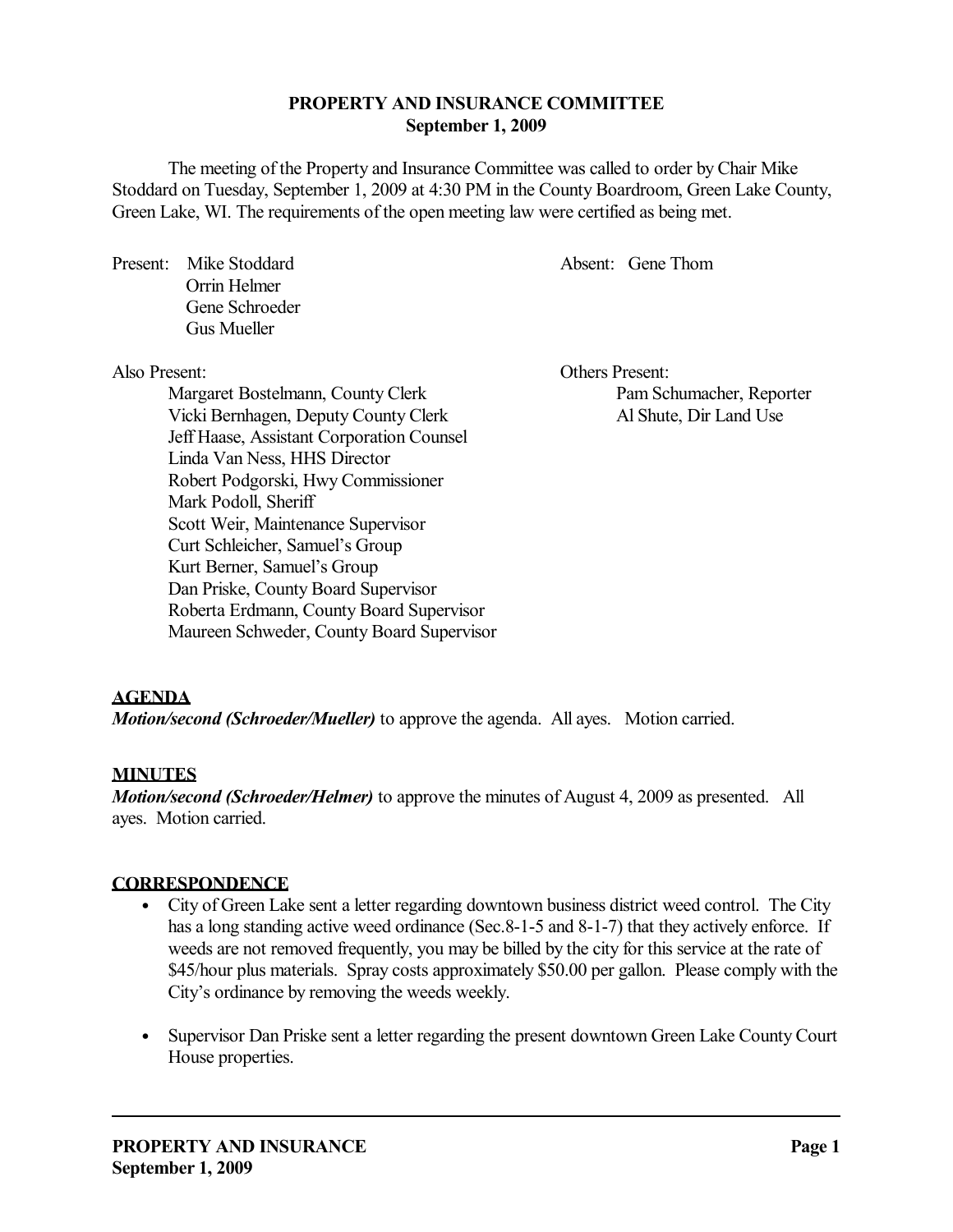- Sager, Colwin, Samulsen & Associates, S.C. sent a letter to the Aegis Corporation that Claim #185-99907475 Wayne Brock v. Green Lake County file is closed and it can be reopened in the future, if necessary.
- Quarles & Brady sent a letter regarding Certificate of Indebtedness of \$2,200,000.00 has been filed on behalf of Green Lake County in accordance of requirements of Section 149(e) of the Internal Revenue Code of 1986.
- Ernie Hunter sent a letter requesting P&I Committee to schedule "Development Presentation" at the October meeting.

# **PUBLIC COMMENT** (3 min limit) none

# **APPEARANCES None**

# **LONG RANGE PLAN UPDATE**

1) Curt Schleicher presented an up date on the building project and change orders.

Tour will be set up for County Board and Department Heads on October 20, 2009 at 4:30 P.M.

 *Motion/second (Schroeder/Stoddard)* to have Kurt Berner find a cost of Potter Lawson to do a schematic design to add the rest of the departments to the new Judicial Center and submit to County Board. All ayes. Motion carried.

2) RFP – Ernie Hunter requesting permission to give his power point presentation at the October P&I meeting.

 *Motion/second (Schroeder/Mueller)* to let Ernie Hunter make his presentation at the October 6, 2009 P&I meeting. Roll call vote 2 ayes (Schroeder, Muller) and 2 nays (Helmer, Stoddard) Motion lost.

3) Four change orders presented by the Samuel's Group.

Change Order #29 – CB27 Add Mop Sink in Janitor Closet \$3,750.12 Change Order #31 – CB 30 Drywall Wall Type Change Due to Mop Sink Add \$1,386.18 Change Order #32 – CB 28 High Roof over Court Room for Slope to Roof Drains \$1,672.38 Change Order #34 – CB 31 Change Auto Openers from Pneumatic to Electric and add one Opener to Door 1237A \$3,119.67

 *Motion/second (Helmer/Schroeder)* to approve the change orders. All ayes. Motion carried.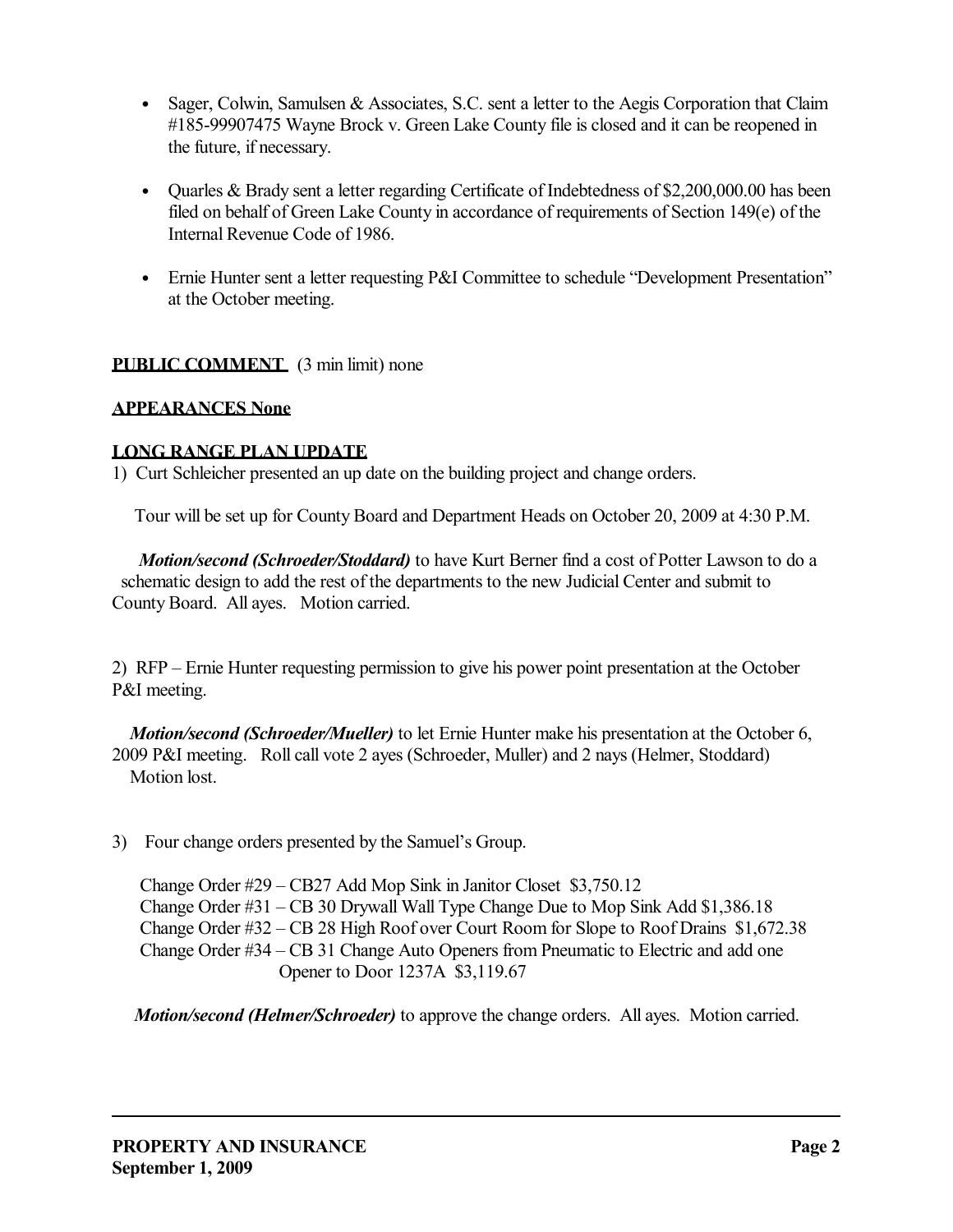## **MAINTENANCE REPORT**

The report was sent to the committee.

*Motion/second (Schroeder/Mueller)* approves Maintenance report. All ayes. Motion carried.

#### **FINANCIAL DISPOSITIONS WITH HIGHWAY**

Discussion held on whose responsibility it is to cover the operations and expenses of the parks, Highway or the Maintenance Department.

County Clerk will draft clarification on the parks budget and responsibilities of the parks for Property & Insurance and Highway to review and then send on to County Board.

## **USE OF COUNTY PROPERTY**

Downtown Green Lake Renewal Project is requesting a suggestion box in the form of a carved large-mouth bass approximately 16"x10" on a wooden pole. They would like to locate it on the northeast corner of the Courthouse lawn. If approval is granted they would provide a detailed drawing of the suggestion box.

*Motion/second (Schroeder/Mueller)* to approve the suggestion box with a detailed drawing being submitted. All ayes. Motion carried

### **CELL PHONES**

County Clerk should update the criteria for the phone policy including smart phones and bring it back to Property & Insurance Committee to review.

# **RESOLUTIONS/ORDINANCES** None

| <b>PURCHASE REQUESTS</b><br>Land Conservation<br>GPS unit | Trimble                     | $$6,889.00$ - recommends               |
|-----------------------------------------------------------|-----------------------------|----------------------------------------|
| <b>IT</b> Department                                      | Magellan                    | \$4,782.50                             |
| HP DL360G5 Server                                         | HP<br><b>State Contract</b> | $$8,988.00$ – recommends               |
| Sony SNC-RZ30N camera                                     | <b>CDW</b><br>GovConnection | \$1,180.00<br>$$1,177.68$ – recommends |